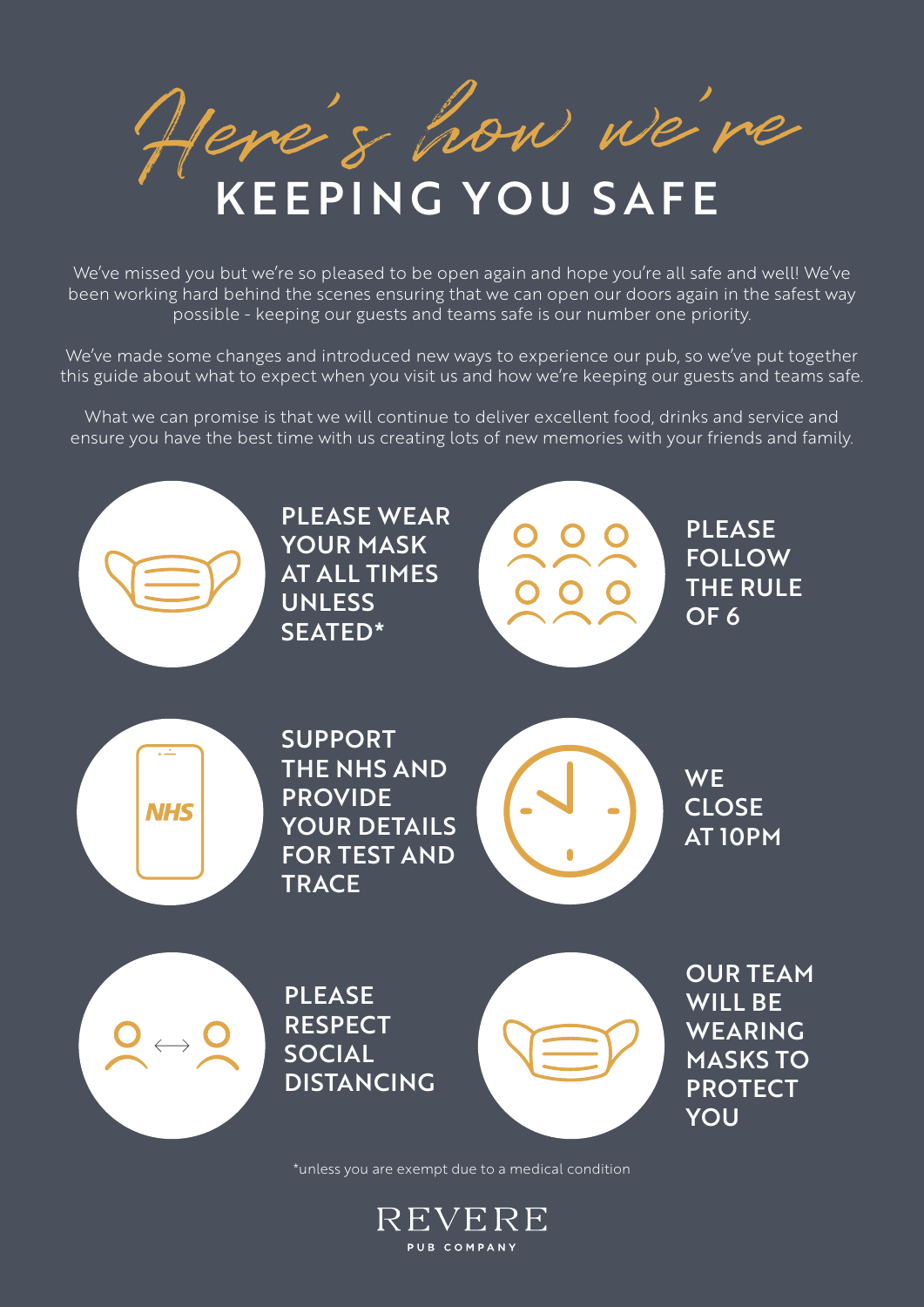Here's how we're

# $\mathbb{M}_{2}$

# BEFORE YOU VISIT US

If you have symptoms of Covid-19 we would respectfully ask that you do not visit us. We hope you feel better soon and look forward to seeing you when you do.

#### $\overline{(\cdot)}$

# OPENING HOURS

In some locations our opening hours may change, we try to keep our website and social media pages as up to date as possible but feel free to give us a call to double check our opening and closing times before you visit.

#### $\sim$

# RESERVATIONS & WALK-INS

- For now, we are limiting the number of people we can seat for food and drinks as we are offering table service only and no service at the bar.
- We'd encourage all guests to make a reservation for food or drinks to avoid disappointment.
- Walk-in guests are more than welcome but there might be a wait for a table during busier times.
- When making your reservation please ensure you follow Government guidance regarding maximum households and support bubbles for the safety of our other guests and teams.
- If you change your mind about your reservation, that's not a problem, we'd just ask that you please cancel it on your confirmation email or give us a call to let us know. That way we can give your table to another party.

# WHEN YOU ARRIVE

- To help manage the flow of guests, you'll notice a member of our team waiting to welcome you when you arrive.
- There may be a queue, even if you have a reservation, so we have placed floor markers lm+ apart to allow guests to socially distance in the queue.

# SOCIALISE SAFELY

- We will be asking all guests to respect social distancing; floor markers will guide you throughout the building or direct you if there is a one-way system.
- To ensure you can socialise safely you may notice we have a new layout and where needed we have added screens to protect all our guests.
- To ensure we comply with the Government guidance on social distancing some tables will be out of use, we ask that you not to move these tables.

# ENHANCED CLEANING

- Before we open our doors, we do a full deep clean and will continue to maintain the highest cleaning standards.
- Our cleaning processes are even more thorough and high contact areas like tables, chairs, and door handles for example, will be cleaned at least every 60 minutes and after every reservation.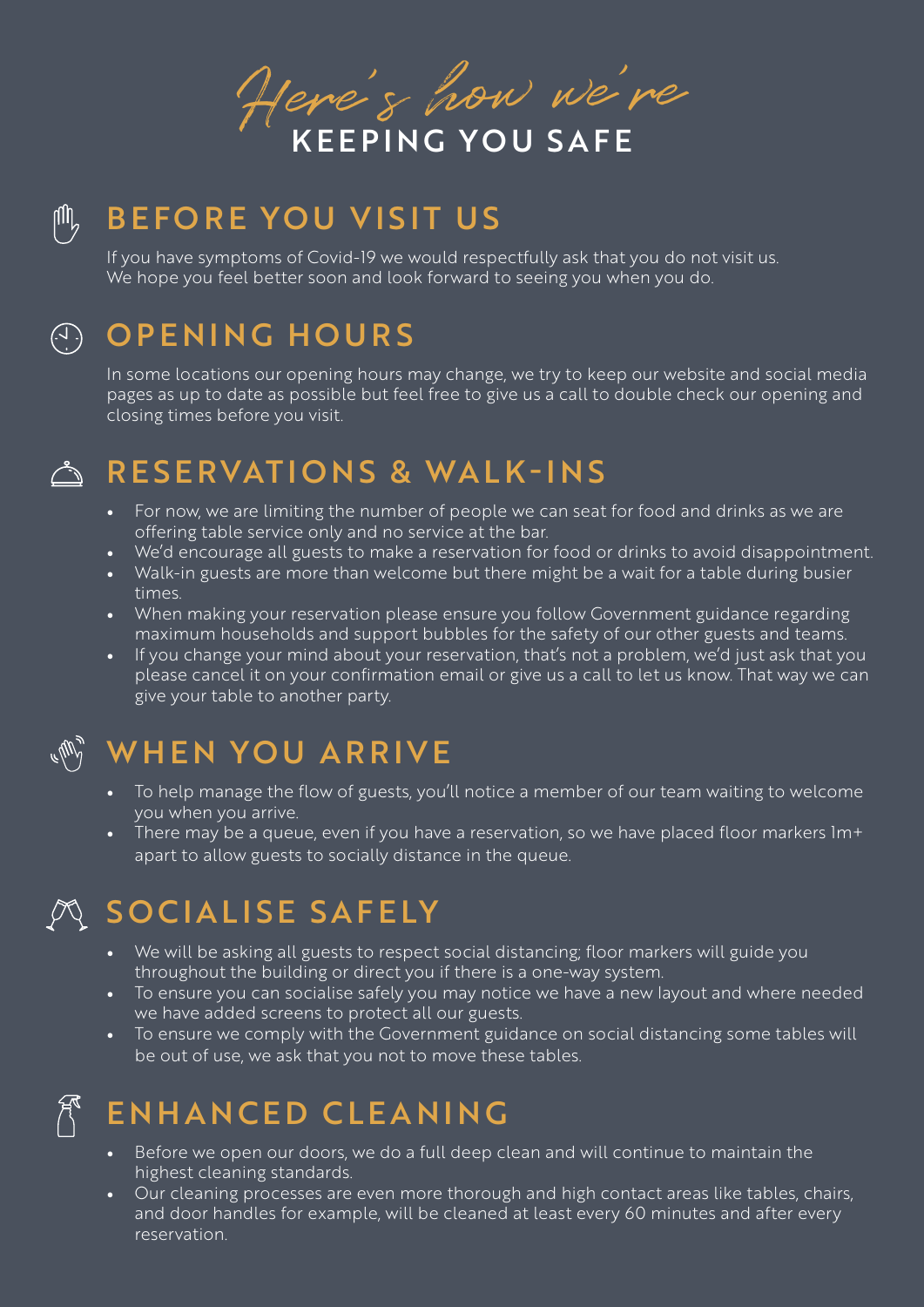Here's how we're

# OUR FOOD & DRINKS

- Our food menus are now single-use disposable menus which will be recycled after you use them.
- You can view our drinks menu by simply scanning a OR code using your camera app.



 $\begin{bmatrix} 0 \\ 1 \\ 0 \end{bmatrix}$ 

## OUR TEAM

- All members of our teams are being health screened before they start work and will be working in shift teams where possible which will become their work bubble.
- Team members will be using hand sanitiser and washing their hands thoroughly for at least 20 seconds with hot water after every guest interaction.
- We have provided our team members with face coverings and visors, should they wish to wear them in line with Government guidance.
- Our teams have been fully trained on our new ways of working, socially distancing from other team members and will continue to deliver excellent service as always.



### HAND SANITISER SOLUTION

• We have hand sanitiser stations throughout the building and ask that you wash your hands thoroughly for at least 20 seconds with hot water when visiting the toilets.



# CONTACTLESS PAYMENT

• We're encouraging contactless payments if you can. The contactless limit for card payments has increased to £45.

### ORDER & PAY

- You can now Order & Pay for food and drinks simply scan the QR code on your single-use disposable food menu or table number using your camera app.
- Our Order & Pay platform isn't an app so if you're struggling to scan the QR code please speak to a member of the team who will be happy to help.